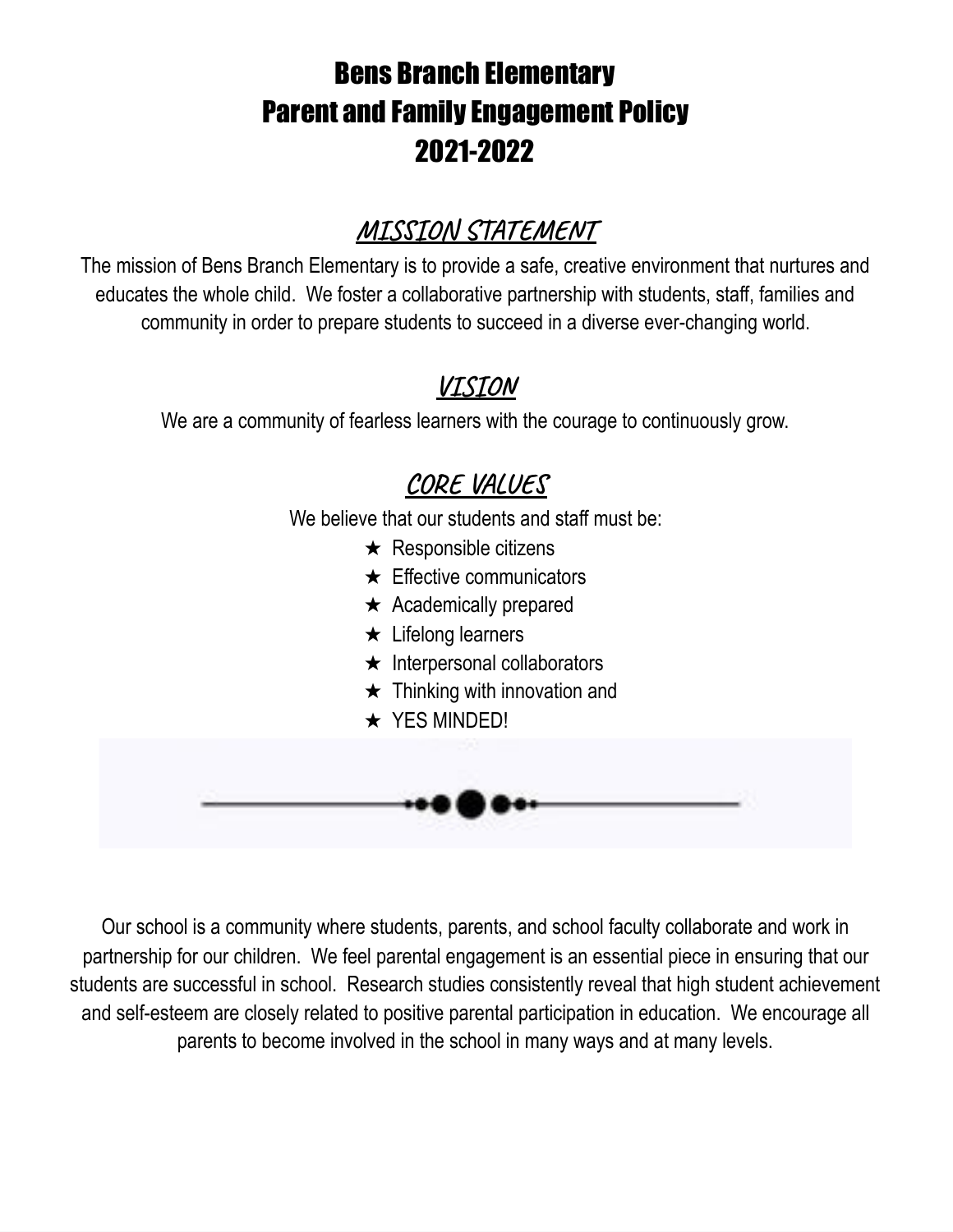Title I regulations require that each school served under Title I jointly develop with and distribute to parents of **participating children, a written parental engagement policy agreed on by the parents that describes the requirements outlined in Title I law.**

### **A. POLICY INVOLVEMENT**

- 1. Convene an annual meeting, at a convenient time, to which all parents of participating children shall be invited and encouraged to attend, to inform parents of their school's participation under this part and to **explain the requirements of this part, and the right of the parents to be involved;** An official parent meeting will be held in September of each year to review the requirements of a Title I School, Parent Family Engagement Policy, and School Compact. The principal will also update parents on school ratings and plans for improvement.
- 2. Offer a flexible number of meetings, such as meetings in the morning or evening, and may provide, with **funds provided under this part, transportation, child care, or home visits, as such services relate to parental engagement;**

Parents will be invited to participate in various meetings and activities throughout the year, including, but not limited to:

- Meet the Teacher (August)
- Parent Orientation (September)
- PTO Meetings (daytime and evening meetings in alternating months)
- Parent-Teacher Conferences (October)
- Dual Language Nights (3 events)
- Grade level music performances
- Fine Arts Night
- Family Literacy Night (October)
- Open House (February)

Parents are also welcome to schedule meetings with the teachers or administration when the need arises. All staff will make themselves available before, during, or after school, according to the needs of the parents.

**3. Involve parents, in an organized, ongoing, and timely way, in the planning, review, and improvement of programs under this part, including planning, review, and improvement of the school parent and family engagement policy;**

BBE invites parents to participate in the review and revision of the Campus Improvement Plan and Parent Family Engagement Policy quarterly. We recruit parents through Facebook, emails and in person.

- **4. Provide parents of participating children timely information about programs under this part; descriptions** and explanation of the curriculum in use at the school, the forms of academic assessment used to measure **student progress, and the proficiency levels students are expected to meet; and if requested by parents, opportunities for regular meetings to formulate suggestions and to participate, as appropriate, in decisions** relating to the education of their children, and respond to any suggestions as soon as practically possible. BBE shares state reports, ratings, curricular expectations, assessment results, grading guidelines, school schedules, and behavior expectations through a variety of means:
	- School and Teacher Websites
	- Email
	- Phone Calls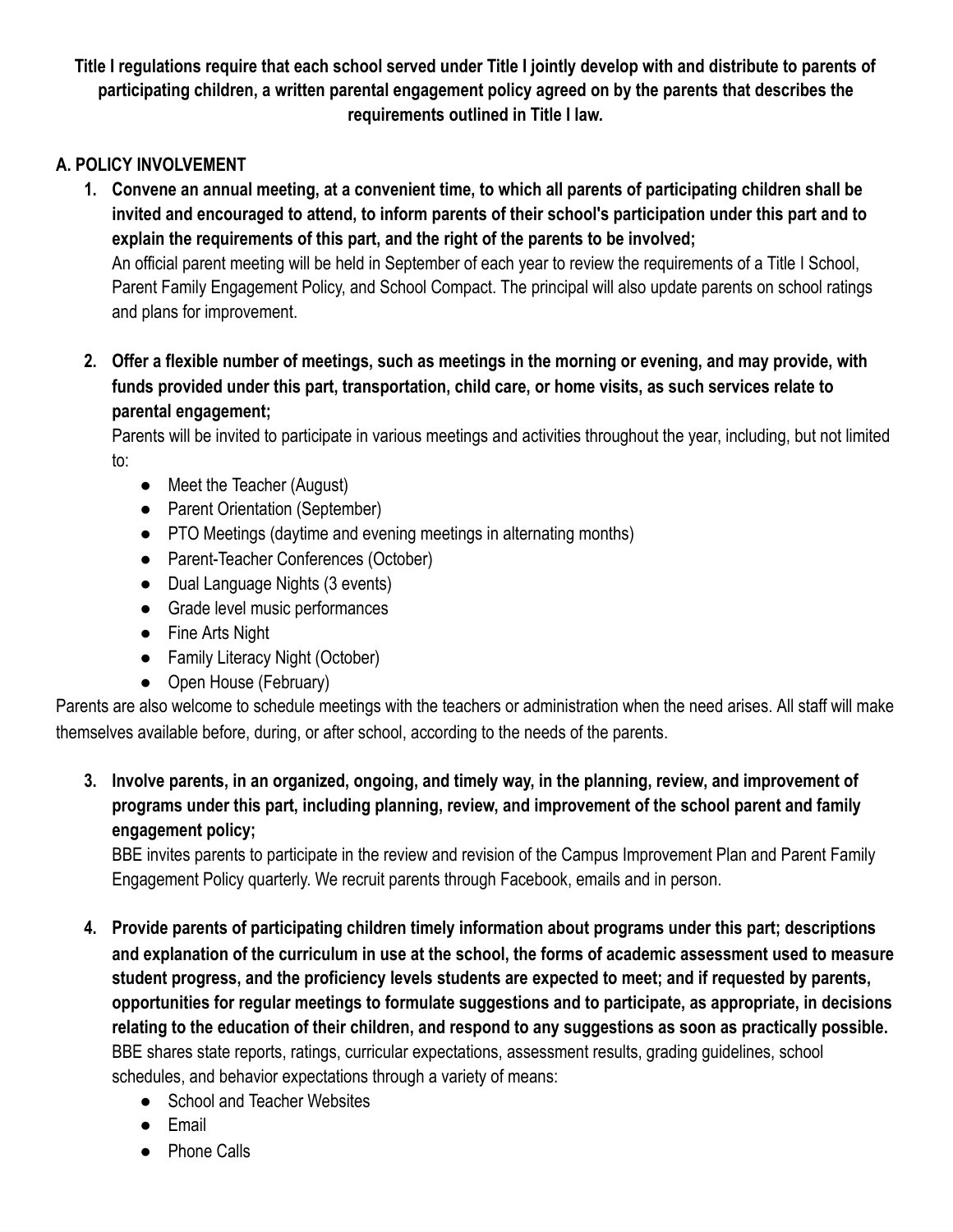- School Facebook Page
- Weekly Newsletters
- Conferences
- Title I meetings
- Family Nights
- Campus and District Handbooks
- Tuesday Folders
- IEP Meetings
- Progress Reports
- Report Cards
- RtI Meetings
- School Marquee
- Site-Based Planning Meetings
- PTO Meetings
- 5. If the plan is not satisfactory to the parents of participating children, parents can submit comments on the **plan to the school district or campus.**

Parents review and revise the plan quarterly. Parents are also asked to complete a survey at the end of the school year giving feedback on the plan and campus in general.

### **B. SHARED RESPONSIBILITY FOR HIGH STUDENT ACADEMIC ACHIEVEMENT**

As a component of the school-level parent and family engagement policy, each school shall jointly develop with parents for all children served under this part a school-parent compact that outlines how parents, the entire school **staff, and students will share the responsibility for improved student academic achievement.**

We believe that the education of every child is not only the responsibility of the school, but also the parent of the student. For this reason, a Parent-Teacher Compact has been developed and is utilized in our school.

### **C. BUILDING CAPACITY FOR INVOLVEMENT**

**To ensure effective engagement of parents and to support a partnership among the school, parents, and the community to improve student academic achievement, each school and local educational agency assisted under this part.**

1. Shall provide assistance to the parents of children served by the school or local educational agency, as **appropriate, in understanding such topics as the state's academic content standards and state student academic achievement standards, state and local academic assessments, the requirements of this part, and how to monitor a child's progress and work with educators to improve the achievement of their children;**

Our school will provide information and training to our parents in understanding the state's student academic standards in all content areas through family nights, parent teacher conferences and resources provided by the campus.

2. **Shall provide materials and training to help parents work with their children to improve their children's achievement, such as literacy training and using technology, as appropriate, to foster parental engagement;**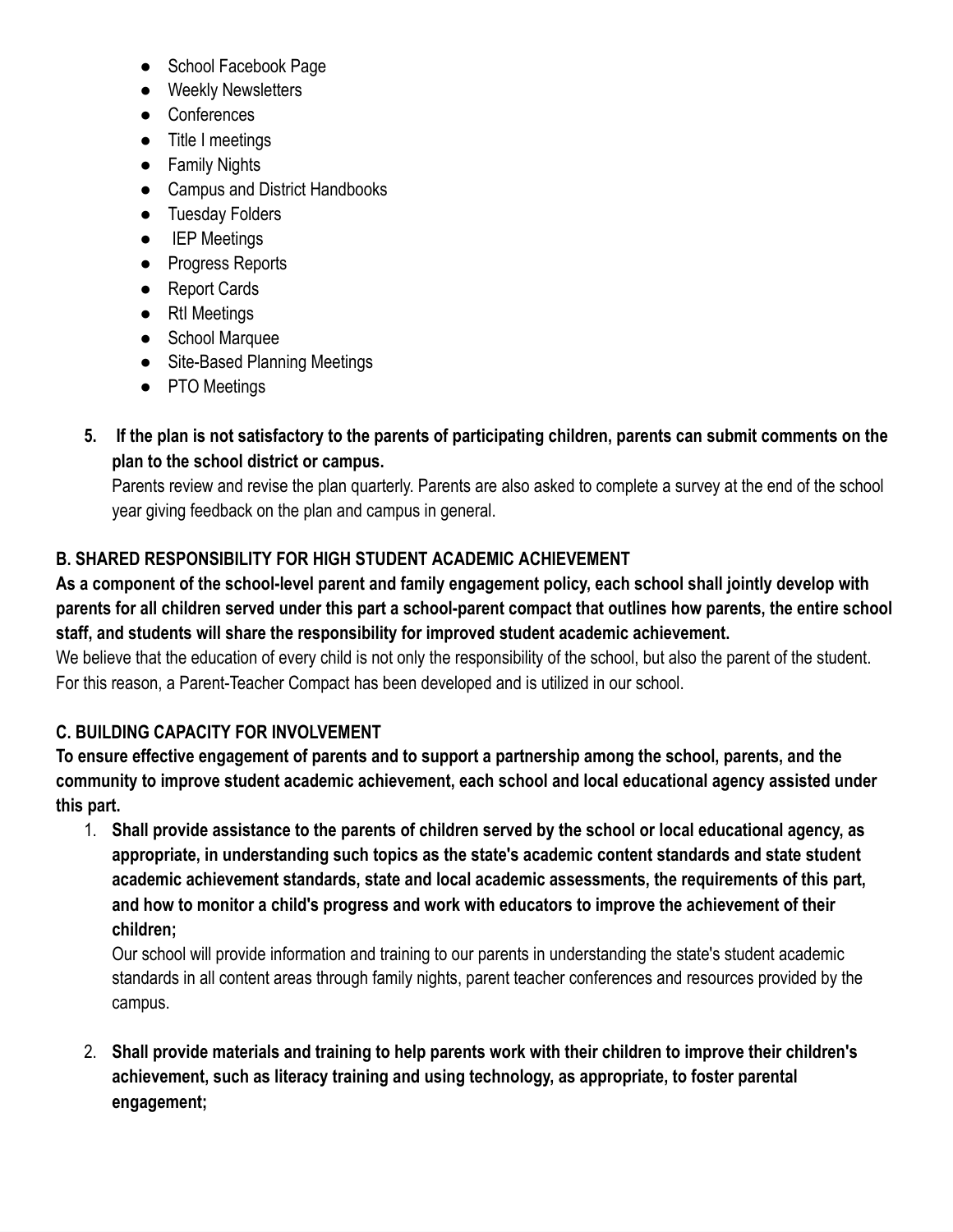We will provide materials to the parents through the teachers and email on various ways to improve academic achievement. We will also use Parenting Partners to help foster parental engagement in student academic success. BBE makes available to parents computers or chromebooks during the school day if there is a need.

3. **Shall educate teachers, pupil services personnel, principals and other staff, with the assistance of parents,** in the value and utility of contributions of parents, and in how to reach out to, communicate with, and work **with parents as equal partners, implement and coordinate parent programs, and build ties between parents and the school;**

Parent requests and suggestions will be taken through yearly parent surveys as well as when parents make their needs known to the faculty and staff individually or collectively through conferences, emails, or phone calls. Teachers will also be trained through staff meetings on the policies and procedures on parent engagement. Teachers are also a part of our Parenting Partners committee and campus PTO.

- 4. **Will, to the extent feasible and appropriate, coordinate and integrate parental involvement strategies under this part with parental involvement strategies under other federal, state, and local programs.** BBE will expose parents to information regarding their student through yearly 504 meetings, RTI progress monitoring, IEP progress reports, Dyslexia reports and other teacher documentation. We will also make available to our parents ways they can assist students during various school activities. For example, during parent conferences, the Ready Rosie parent information was available to all parents with questions and concerns.
- 5. **Shall ensure that information related to school and parent programs, meetings and other activities is sent** to the parents of participating children in a format and, to extent practicable, in a language parents can **understand.**

BBE will send home correspondence in both English and Spanish. We have bilingual office staff to assist with translation when necessary. Our bilingual staff ensures that parent conferences occur in the language which is most comfortable for the parent or guardian.

#### 6. **Provide reasonable support for parent involvement activities.**

We coordinate our family nights with student activities to encourage community involvement. An activities calendar was provided at the beginning of the school year to allow for parents to schedule events with work and other family obligations.

### **D. ACCESSIBILITY**

**In carrying out the parental engagement requirements of this part, districts and schools, to the extent practicable, shall provide full opportunities for the participation of parents with children with limited English proficiency, parents with children with disabilities, and parents of migratory children, including providing information and school reports in a format and, to the extent practicable, in a language such parents can understand.**

All students and parents are considered to be an important part of our learning community. Regardless of language or disability, all parents are encouraged to be involved in their child's school life. To this end, BBE is willing and able to provide any assistance indicated by the parent. Examples of support include, but are not limited to:

- Documents in the parent's primary language
- Interpreter for translation at school-wide meetings and events
- Interpreter for parent conferences, ARD meetings, 504 meetings and the like
- and Books and pamphlets in both English and Spanish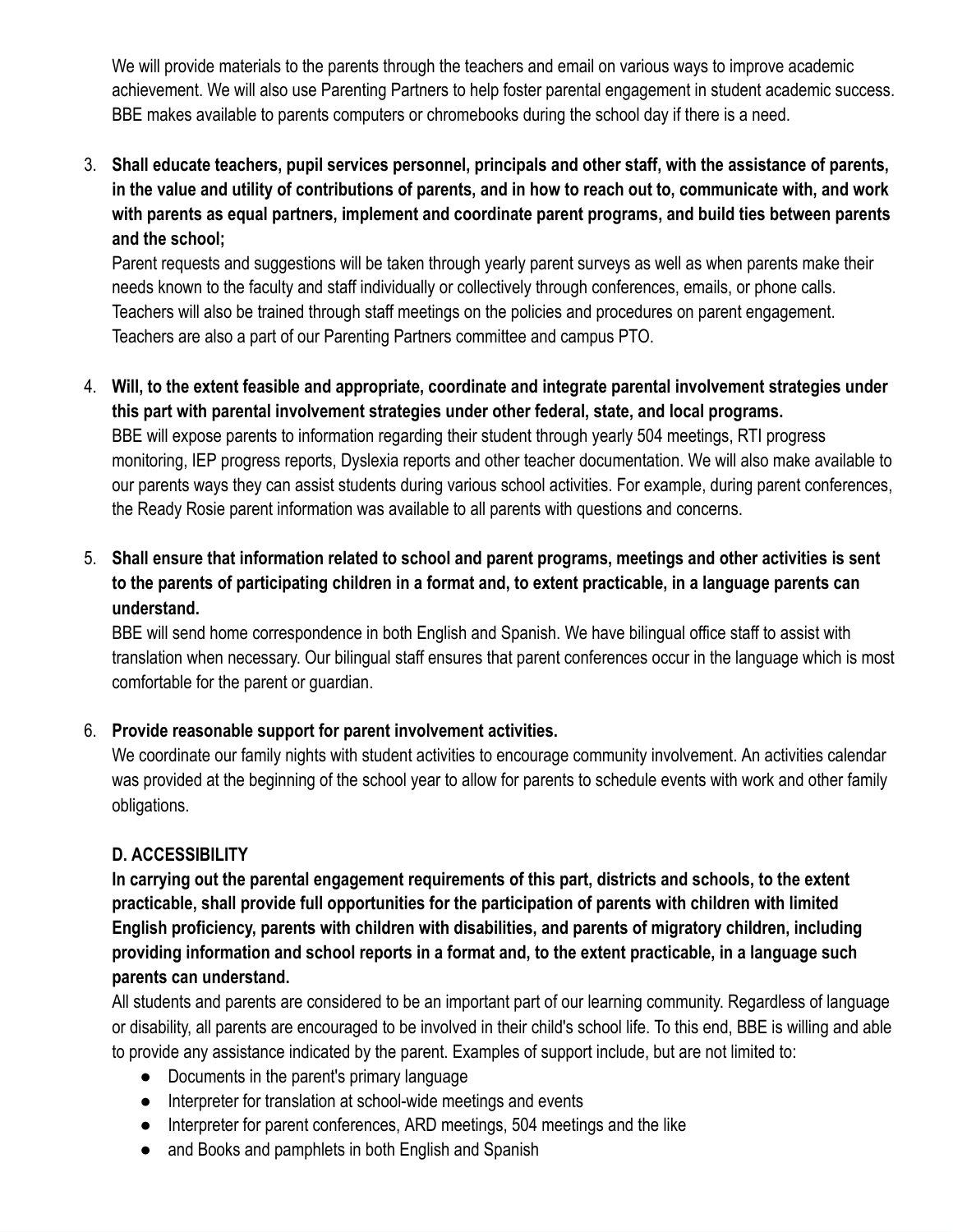# Bens Branch Elementary Política de participación de los padres y la familia 2021-2022

## **DECLARACIÓN DE MISIÓN**

La misión de Bens Branch Elementary es proporcionar un entorno seguro y creativo que nutre y educa al niño en su totalidad. Fomentamos una asociación de colaboración con los estudiantes, el personal, las familias y la comunidad a fin de preparar a los estudiantes para que triunfen en un mundo diverso y cambiante.

## **VISIÓN**

Somos una comunidad de aprendices intrépidos con el coraje de crecer continuamente.

### **VALORES FUNDAMENTALES**

Creemos que nuestros estudiantes y personal deben ser:

- $\star$  Ciudadanos responsables
- ★ Comunicadores efectivos
- ★ Preparados académicamente
- $\star$  Aprendices de por vida
- ★ Colaboradores interpersonales ¡
- ★ Pensar con innovación y
- $\star$  SÍ MENTE!



Nuestra escuela es una comunidad donde los estudiantes, padres y profesores de la escuela colaboran y trabajan en asociación para nuestros niños. Creemos que la participación de los padres es una pieza esencial para garantizar que nuestros estudiantes tengan éxito en la escuela. Los estudios de investigación revelan consistentemente que el alto rendimiento estudiantil y la autoestima están estrechamente relacionados con la participación positiva de los padres en la educación. Alentamos a todos los padres a participar en la escuela de muchas maneras y en muchos niveles.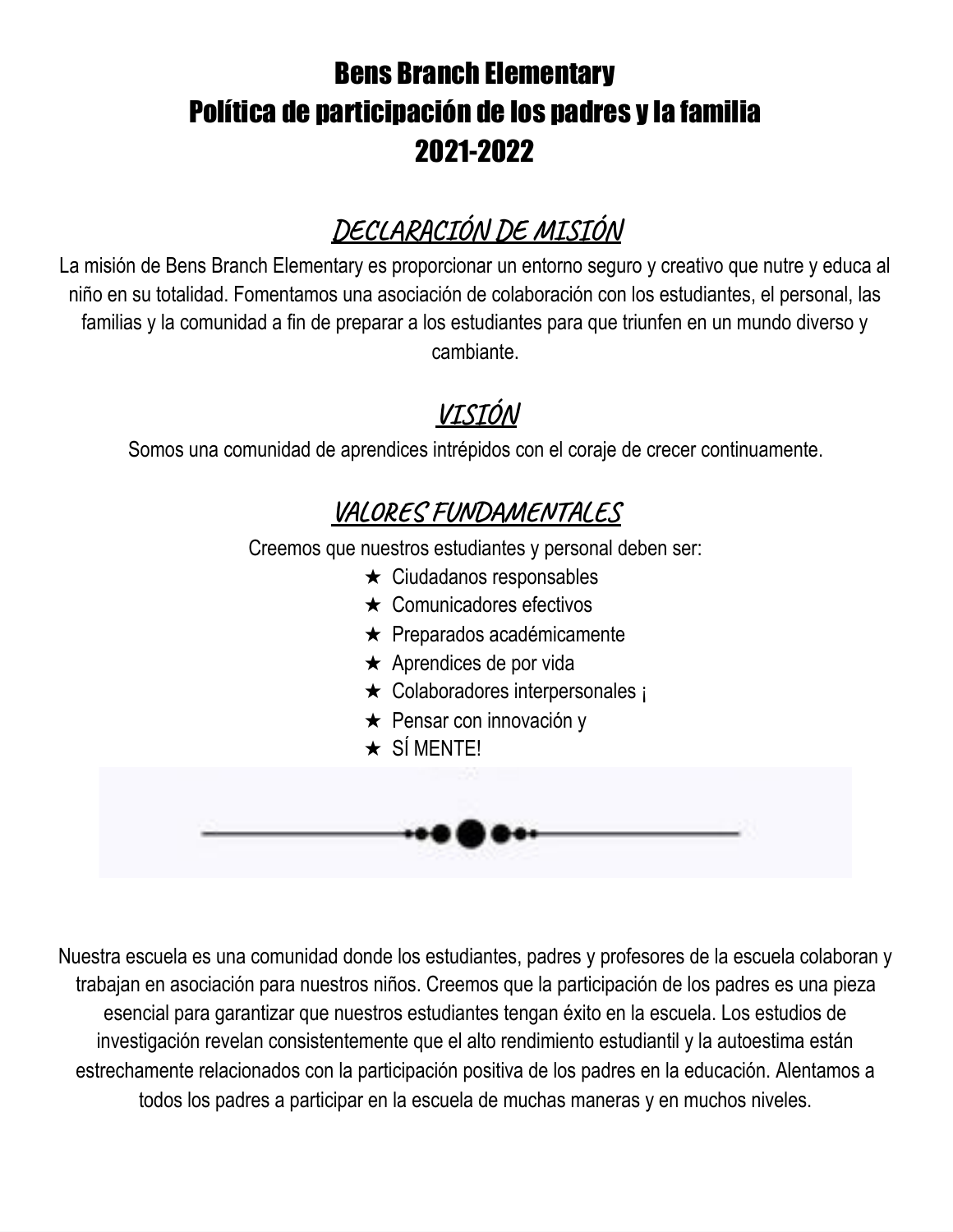Las regulaciones del Título I requieren que cada escuela atendida bajo el Título I desarrolle y distribuya conjuntamente con los padres de los niños participantes, una política de participación de los padres por escrito **acordada por los padres que describa los requisitos descritos en la ley del Título I.**

### **A. PARTICIPACIÓNLA POLÍTICA**

- 1. ENConvocar una reunión anual, en un momento conveniente, a la que se invitará y alentará a todos los padres de los niños participantes a asistir, para informar a los padres de la participación de la escuela en **esta parte y explicar los requisitos de esta parte, y la derecho de los padres a participar;** Se llevará a cabo una reunión oficial de padres en septiembre de cada año para revisar los requisitos de una escuela de Título I, la política de participación de los padres y la familia y el pacto escolar. El director también actualizará a los padres sobre las calificaciones escolares y los planes de mejora.
- **2. Ofrecer un número flexible de reuniones, como reuniones por la mañana o por la noche, y puede proporcionar, con los fondos proporcionados conforme a esta parte, transporte, cuidado de niños o visitas domiciliarias, según se relacionen dichos servicios con la participación de los padres;**

Se invitará a los padres a participar en varias reuniones y actividades a lo largo del año, que incluyen, entre otras:

- Conozca al maestro (agosto)
- Orientación para padres (septiembre)
- Reuniones de PTO (reuniones diurnas y nocturnas en meses alternos)
- Conferencias de padres y maestros (octubre)
- Noches de Lenguaje Dual (3 eventos)
- Actuaciones musicales de nivel de grado
- Noche de Bellas Artes Noche de
- Alfabetización Familiar (octubre)
- Casa Abierta (febrero) Los

padres también son bienvenidos a programar reuniones con los maestros o la administración cuando surja la necesidad. Todo el personal estará disponible antes, durante o después de la escuela, según las necesidades de los padres.

3. Involucrar a los padres, de manera organizada, continua y oportuna, en la planificación, revisión y mejora **de los programas bajo esta parte, incluida la planificación, revisión y mejora de la política escolar de participación de padres y familias;**

BBE invita a los padres a participar trimestralmente en la revisión y revisión del Plan de mejora del campus y la Política de participación de padres y familias. Reclutamos padres a través de Facebook, correos electrónicos y en persona.

**4. Proporcionar a los padres de los niños participantes información oportuna sobre los programas bajo esta parte; descripciones y explicación del plan de estudios en uso en la escuela, las formas de evaluación académica utilizadas para medir el progreso del estudiante y los niveles de competencia que se espera que alcancen los estudiantes; y si los padres lo solicitan, oportunidades para reuniones regulares para formular sugerencias y participar, según corresponda, en las decisiones relacionadas con la educación de sus hijos, y responder a cualquier sugerencia tan pronto como sea posible.** BBE comparte informes estatales, calificaciones, expectativas curriculares, resultados de evaluaciones, pautas de calificaciones, horarios escolares y expectativas de comportamiento a través de una variedad de medios: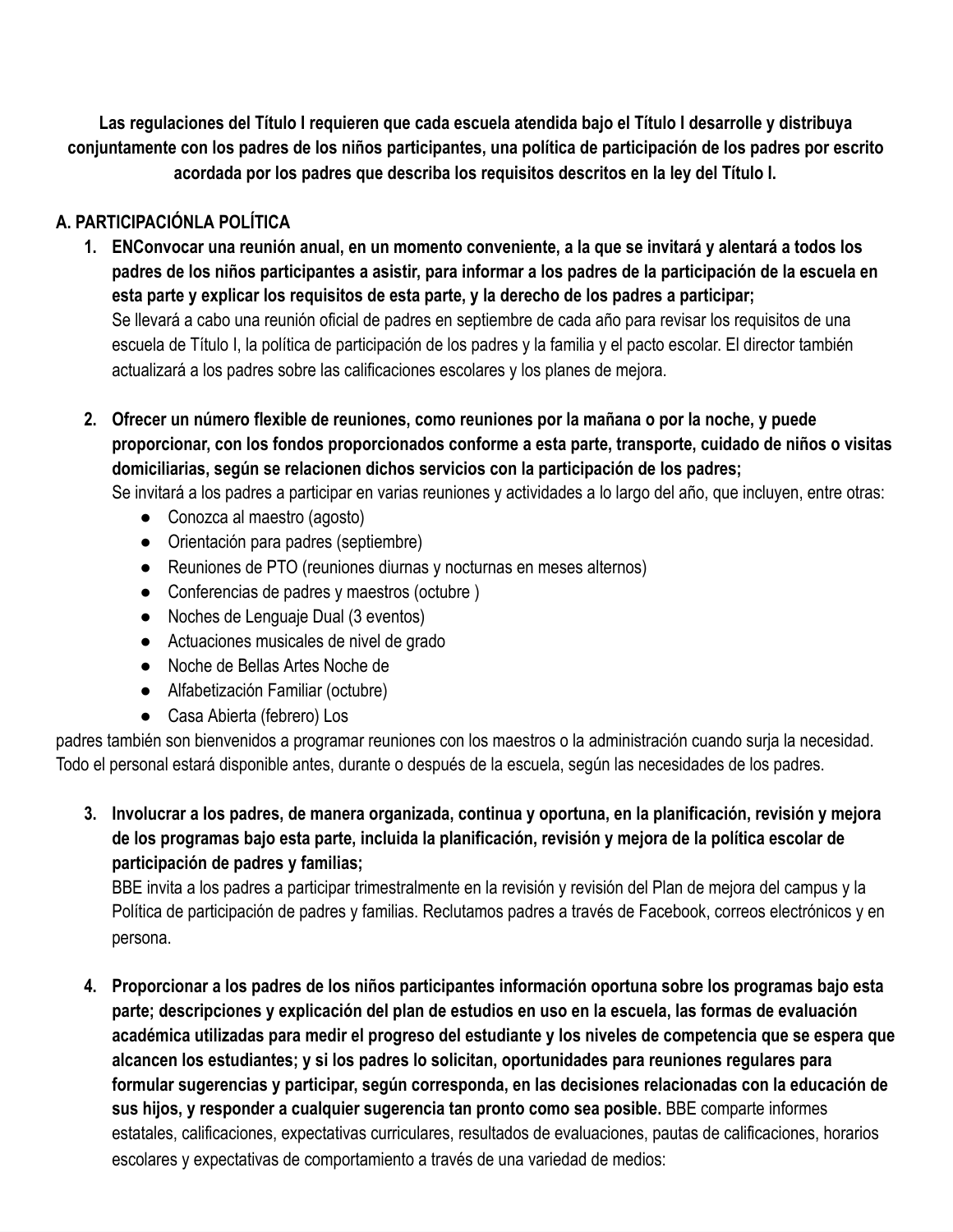- Sitios web de la escuela y los maestros
- Correo electrónico
- Llamadas telefónicas
- Página de Facebook de la escuela
- Boletines informativos semanales
- Conferencias
- Reuniones de Título I
- Noches familiares
- Manuales del campus y del distrito
- Martes carpetas
- ReunionesIEP
- Informes de Progreso
- Tarjetas de Reporte de
- ReunionesRTI
- de la escuela de marquesina
- reunionesbasado en sitios de Planificación
- PTO reuniones
- 5. Si el plan no es satisfactorio para los padres de los niños participantes, los padres pueden presentar **observaciones sobre el plan para el distrito escolar o de la escuela.**

Los padres revisan y modifican el plan trimestralmente. También se les pide a los padres que completen una encuesta al final del año escolar dando comentarios sobre el plan y el campus en general.

### **B. RESPONSABILIDAD COMPARTIDA PARA EL ALTO LOGRO ACADÉMICO DEL ESTUDIANTE**

Como un componente de la política de participación de los padres y la familia a nivel escolar, cada escuela desarrollará conjuntamente con los padres para todos los niños atendidos bajo esta parte un pacto entre la escuela y los padres que describa cómo los padres, toda la escuela el personal y los estudiantes compartirán la **responsabilidad de mejorar el rendimiento académico de los estudiantes.**

Creemos que la educación de cada niño no es solo responsabilidad de la escuela, sino también de los padres del estudiante. Por esta razón, se ha desarrollado un Acuerdo de Padres y Maestros y se utiliza en nuestra escuela.

### **C. CONSTRUYENDO LA CAPACIDAD PARA LA PARTICIPACIÓN**

Para asegurar la participación efectiva de los padres y apoyar una asociación entre la escuela, los padres y la **comunidad para mejorar el rendimiento académico de los estudiantes, cada escuela y agencia educativa local asistió bajo esta parte.**

1. Proporcionará asistencia a los padres de los niños atendidos por la escuela o la agencia educativa local, **según corresponda, para comprender temas como los estándares de contenido académico del estado y los estándares de rendimiento académico de los estudiantes del estado, las evaluaciones académicas** estatales y locales, los requisitos de esta parte, y cómo monitorear el progreso de un niño y trabajar con **los educadores para mejorar el rendimiento de sus hijos;**

Nuestra escuela proporcionará información y capacitación a nuestros padres para que comprendan los estándares académicos de los estudiantes del estado en todas las áreas de contenido a través de noches familiares, conferencias de padres y maestros y recursos proporcionados por el campus.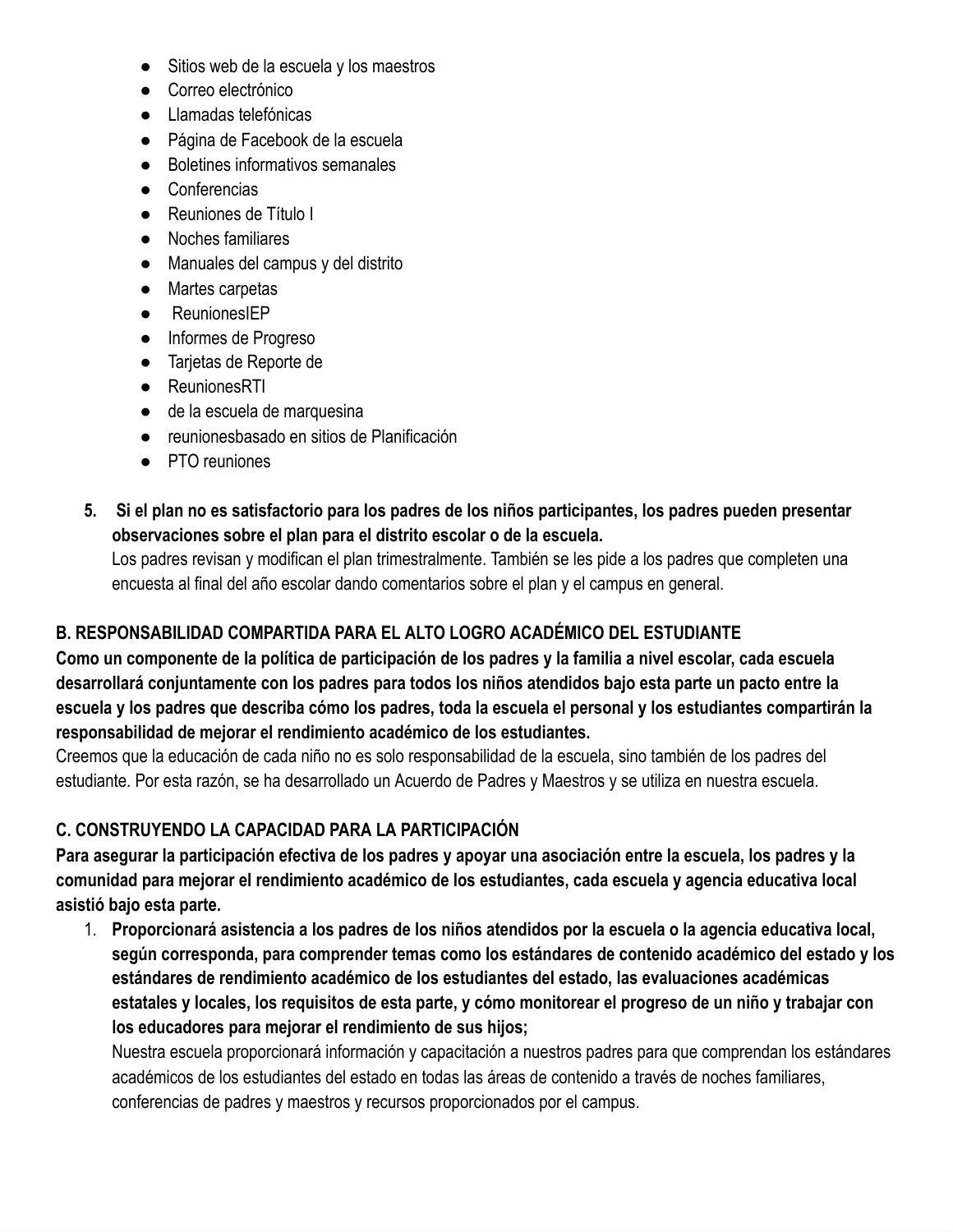2. Proporcionará materiales y capacitación para ayudar a los padres a trabajar con sus hijos para mejorar el **rendimiento de sus hijos, como la alfabetización y el uso de tecnología, según corresponda, para fomentar la participación de los padres;**

Proporcionaremos materiales a los padres a través de los maestros y correos electrónicos sobre varias formas de mejorar el rendimiento académico. También usaremos Parenting Partners para ayudar a fomentar la participación de los padres en el éxito académico de los estudiantes. BBE pone a disposición de los padres computadoras o Chromebooks durante el día escolar si es necesario.

3. Educará a los maestros, el personal de servicios estudiantiles, los directores y otro personal, con la ayuda de los padres, en el valor y la utilidad de las contribuciones de los padres, y en cómo llegar, comunicarse y **trabajar con los padres como socios iguales, implementar y coordinar los programas para padres y establecer vínculos entre los padres y la escuela;**

Las solicitudes y sugerencias de los padres se tomarán a través de encuestas anuales para padres, así como cuando los padres den a conocer sus necesidades a la facultad y al personal individual o colectivamente a través de conferencias, correos electrónicos o llamadas telefónicas. Los maestros también serán capacitados a través de reuniones de personal sobre las políticas y procedimientos sobre la participación de los padres. Los maestros también son parte de nuestro comité de Parenting Partners y del PTO del campus.

4. Coordinará e integrará, en la medida de lo posible y apropiado, las estrategias de participación de los **padres en esta parte con las estrategias de participación de los padres en otros programas federales, estatales y locales.**

BBE expondrá a los padres a información sobre su estudiante a través de reuniones 504 anuales, monitoreo del progreso de RTI, informes de progreso del IEP, informes de dislexia y otra documentación del maestro. También pondremos a disposición de nuestros padres formas en las que puedan ayudar a los estudiantes durante diversas actividades escolares. Por ejemplo, durante las conferencias de padres, la información para padres de Ready Rosie estuvo disponible para todos los padres con preguntas e inquietudes.

5. **Se asegurará de que la información relacionada con la escuela y los programas para padres, reuniones y** otras actividades se envíe a los padres de los niños participantes en un formato y, en la medida de lo **posible, en un idioma que los padres puedan entender.**

BBE enviará correspondencia a domicilio tanto en inglés como en español. Contamos con personal de oficina bilingüe para ayudar con la traducción cuando sea necesario. Nuestro personal bilingüe se asegura de que las conferencias de padres se realicen en el idioma que sea más cómodo para los padres o tutores.

#### 6. **Brindar apoyo razonable para las actividades de participación de los padres.**

Coordinamos nuestras noches familiares con las actividades de los estudiantes para fomentar la participación de la comunidad. Se proporcionó un calendario de actividades al comienzo del año escolar para permitir a los padres programar eventos con el trabajo y otras obligaciones familiares.

### **D. ACCESIBILIDAD**

Al llevar a cabo los requisitos de participación de los padres de esta parte, los distritos y las escuelas, en **la medida de lo posible, proporcionarán oportunidades plenas para la participación de los padres con niños con dominio limitado del inglés, padres con niños con discapacidades y padres de niños** migratorios., incluida la provisión de información e informes escolares en un formato y, en la medida de lo **posible, en un idioma que los padres puedan entender.**